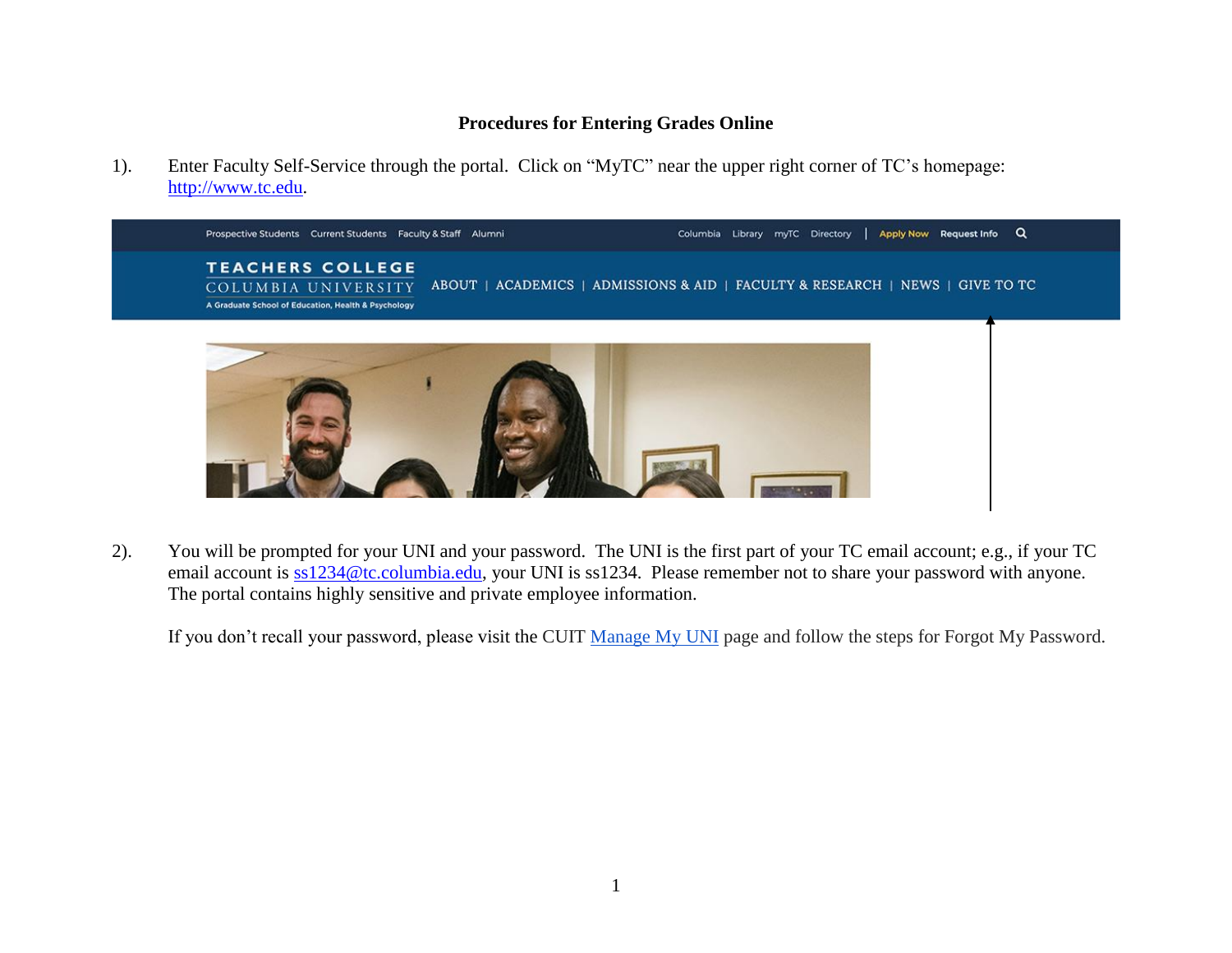

3). Once in the portal, click on the Courses tab.

| ЖК<br><b>A</b> X X<br><b>TEACHERS COLLEGE</b>                                    | $ \overline{X}$ $\overline{X}$<br>COLUMBIA UNIVERSITY *<br>lv XI<br>$\mathbf{x} = \mathbf{x}$ |                                                    |
|----------------------------------------------------------------------------------|-----------------------------------------------------------------------------------------------|----------------------------------------------------|
| <b>Welcome Student Sample</b><br>Welcome<br><b>Community</b><br><b>Courses</b>   | <b>Search &amp; Help</b><br><b>TC Services</b><br><b>Research</b>                             | ω<br><b>CubMail</b><br>Logout<br>December 22, 2009 |
| ロテ図<br><b>My Bookmarks</b>                                                       | ロテ図<br><b>Campus Announcements</b>                                                            | ロテ図<br>Weather                                     |
| How to add bookmarks here.<br>Test Hosted Blackboard<br>For Testing People Admin | PUBLIC SAFETY ANNOUNCEMENT<br>ロテ図<br><b>Course Announcements</b>                              | <b>New York, NY (10027)</b>                        |
| 1981 1981 1981                                                                   | <b>Courses this term</b><br>A_H 5004 001: Radical Aesthetics and Education                    | $35^{\circ}$ F<br>Feels like 29° F<br>Fair         |
| ロテ図<br><b>TC Bookmarks</b>                                                       | HBSN 6940 001: Indp Study-Nursing Research                                                    | Wednesday<br>Thursday                              |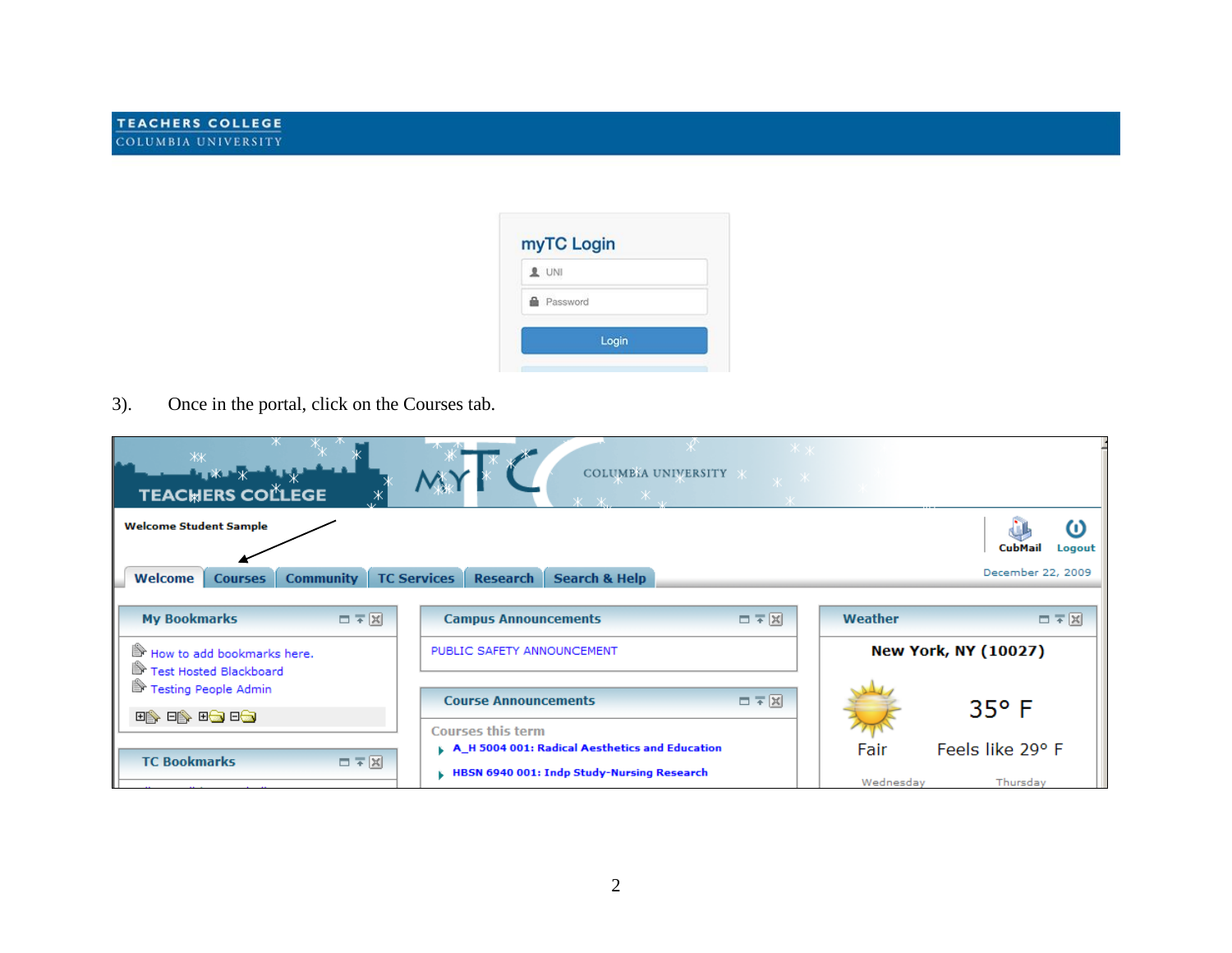4). In the Faculty Services and Advisor Access box, click on Enter Final Grades.

|                                           |                                     |                                | <b>Account Balance</b>              | \$0.00         |
|-------------------------------------------|-------------------------------------|--------------------------------|-------------------------------------|----------------|
| Collapse All   Expand All<br>TC Home Page | <b>Courses</b>                      |                                | View eBill<br>Enroll/Manage eRefund | Make a Payment |
| <b>TC Apps</b>                            | Moodle Courses &                    |                                |                                     |                |
| TC Community Email and Postings           | Blackboard Courses [Bb] @           |                                |                                     |                |
| TC Cares Disaster Relief                  |                                     |                                |                                     |                |
| "Experiencing Diversity - TC Study        | Faculty Services and Advisor Access |                                |                                     |                |
| "Room Assignments Request Form            |                                     |                                |                                     |                |
| "Event Planning Resource Center           | <b>Enter Final Grades</b>           | <b>Faculty Detail Schedule</b> |                                     |                |
| "Media Services Reservation Form          | <b>Summary Class List</b>           | <b>Faculty Services</b>        |                                     |                |
| "Submit eBoard Request                    |                                     |                                |                                     |                |
| "Postini Message Center                   |                                     |                                |                                     |                |
| TC Policy Library                         | <b>Student Grades</b>               |                                |                                     |                |
| and the process of the country            |                                     |                                |                                     |                |

5). In the Select Term drop down box, the current grading term will appear (in this example, Autumn 2009). Click on Submit.

| ← Back to Courses Tab                                               |                                               | <b>CubMail</b> | ഄ<br>Logout |
|---------------------------------------------------------------------|-----------------------------------------------|----------------|-------------|
| Personal Information Student Faculty Services Financial Aid Housing |                                               |                |             |
| <b>RETURN TO MENU</b><br>Go<br>Search                               | SITE MAP                                      | <b>HELP</b>    |             |
| <b>Select Term</b>                                                  | T86792004 Student Sample<br>12/22/09 04:02 pm |                |             |
| Select a Term: Autumn Term 2009 -                                   |                                               |                |             |
| Submit                                                              |                                               |                |             |

6). Choose the course title and CRN for the course that you wish to enter grades for from the drop down box. Click on Submit.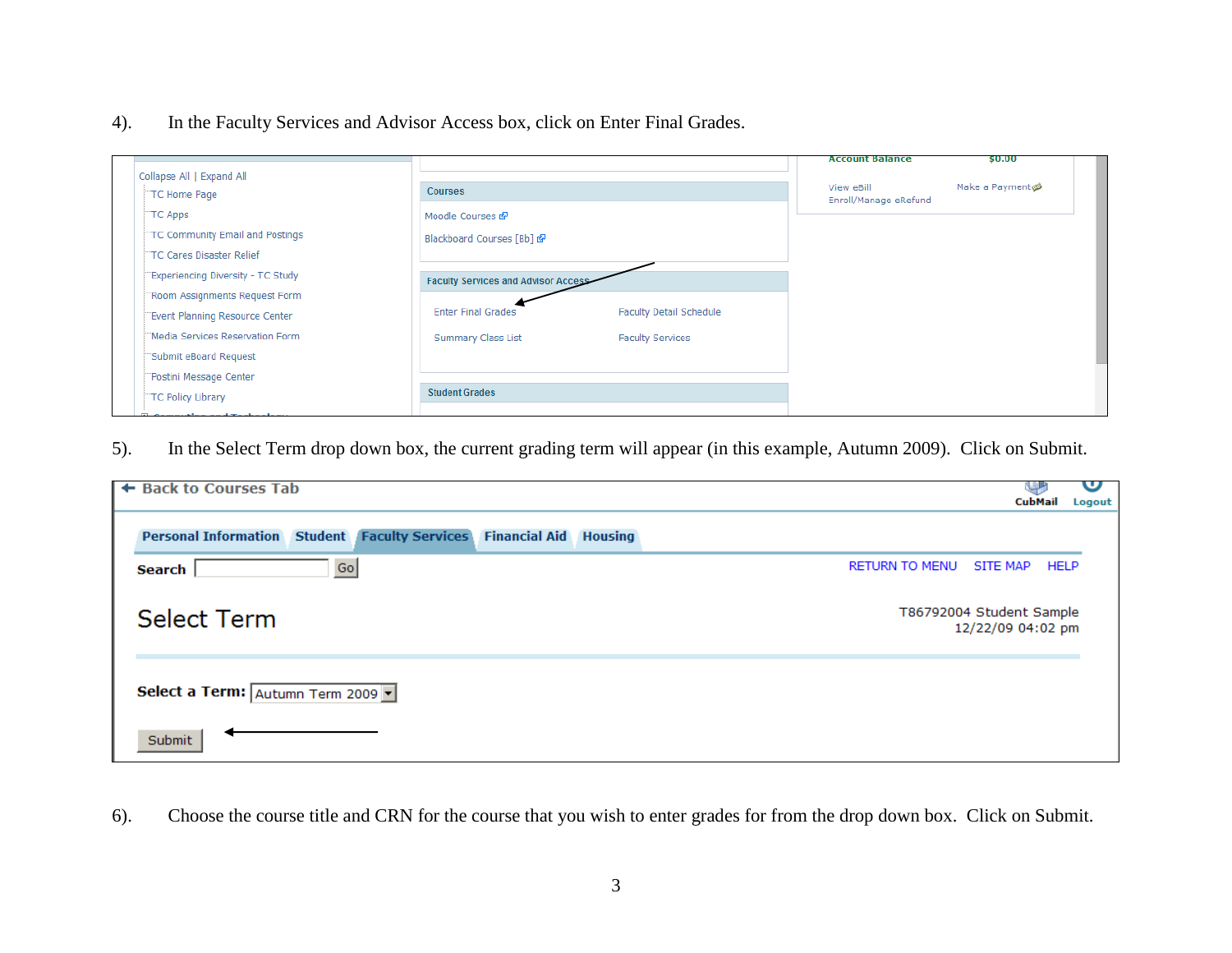| ← Back to Courses Tab                                                                | CubMail                                                           | $\omega$<br>Logout |
|--------------------------------------------------------------------------------------|-------------------------------------------------------------------|--------------------|
| <b>Personal Information Student Faculty Services</b><br><b>Financial Aid Housing</b> |                                                                   |                    |
| <b>RETURN TO MENU</b><br>Go<br>Search                                                | <b>SITE MAP</b>                                                   | <b>HELP</b>        |
| Select a CRN                                                                         | T86792004 Student Sample<br>Autumn Term 2009<br>12/22/09 04:05 pm |                    |
| <b>CRN:</b><br>Curric Assessmnt Sec Eng Clsrm - 31829 v                              |                                                                   |                    |
| Submit                                                                               |                                                                   |                    |

7). In the grade box, select the earned grade for each student. You will only be able to select grades defined for the grade mode that was set for the course or those students who have an approved alternate grade request on file with the Registrar; e.g., you will only be allowed to enter pass/fail grades for a course where the grade mode is set as pass/fail. If there is a problem with the grade mode for the course, please contact Nelson Pabón or Suzanne Tesoro.

If there is a student on the roster who did not attend your course or stopped attending during the term, please do not assign a grade. Instead send a note to the Office of the Registrar indicating that the student never attended the course or if applicable, the approximate date the student stopped attending the course.

Please take especial note of the "Graduating This Term" column. A "YES" will appear next to the name of any student who has applied to graduate on the next available graduation date. To expedite processing, it is imperative that the Registrar's Office receives grades for graduating students as soon as you have those grades available.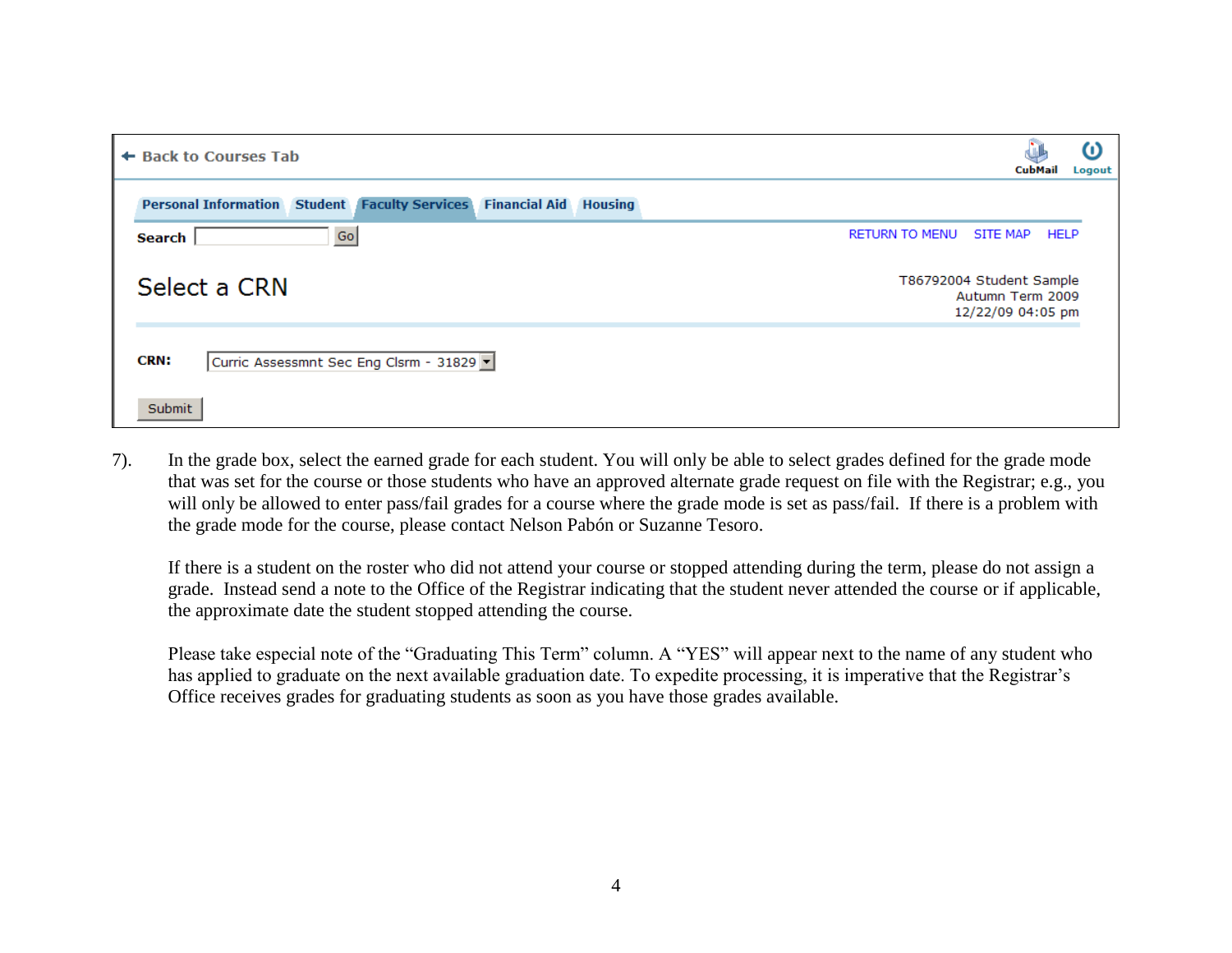| Fieldwork: Art Education - A&HA 4202 002                                                                                    |                                                      |     |                      |                     |     |
|-----------------------------------------------------------------------------------------------------------------------------|------------------------------------------------------|-----|----------------------|---------------------|-----|
| <b>CRN:</b>                                                                                                                 | 51328                                                |     |                      |                     |     |
| <b>Students Registered:</b>                                                                                                 | 1                                                    |     |                      |                     |     |
| $\triangle$ Please submit the grades often. There is a 30 minute time limit starting at 11:30 am on 05/30/14 for this page. |                                                      |     |                      |                     |     |
|                                                                                                                             |                                                      |     |                      |                     |     |
|                                                                                                                             |                                                      |     |                      |                     |     |
|                                                                                                                             |                                                      |     |                      |                     |     |
|                                                                                                                             |                                                      | ID. | <b>Credits Grade</b> | <b>Grade Mode</b>   |     |
|                                                                                                                             | Abingdon-Student, Sarah Confidential T23923102 2.000 |     |                      | None v Letter grade | (⊠) |
| <b>Final Grades</b><br><b>Graduating This Term? Student Name</b><br>NO<br>Submit<br>Reset                                   |                                                      |     |                      |                     |     |

8). Once you have finished entering the grades, click on "Submit". **Grades will only be saved to the Information System when you have clicked on "Submit."** After you submit your grades, you should see a message at the top of the screen that says "The changes you made were saved successfully."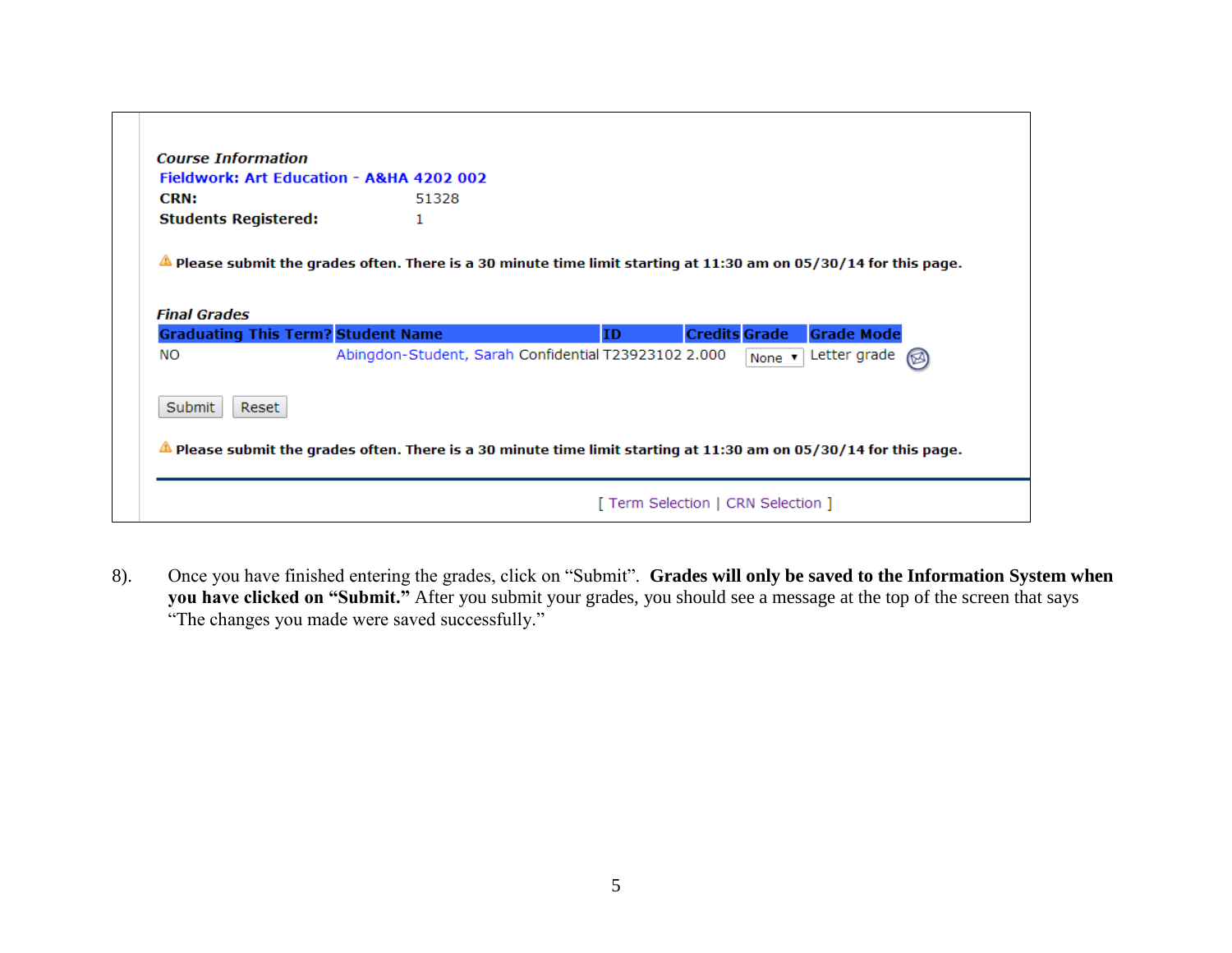| <b>Course Information</b>                                        |                                                                                                                                                                                |
|------------------------------------------------------------------|--------------------------------------------------------------------------------------------------------------------------------------------------------------------------------|
| Fieldwork: Art Education - A&HA 4202 002                         |                                                                                                                                                                                |
| <b>CRN:</b>                                                      | 51328                                                                                                                                                                          |
| <b>Students Registered:</b>                                      | 1                                                                                                                                                                              |
|                                                                  | $\triangle$ Please submit the grades often. There is a 30 minute time limit starting at 11:31 am on 05/30/14 for this page.<br>The grades you entered were saved successfully. |
| <b>Final Grades</b><br><b>Graduating This Term? Student Name</b> | <b>Grade Mode</b><br><b>Credits Grade</b><br><b>ID</b>                                                                                                                         |
| <b>NO</b>                                                        | Abingdon-Student, Sarah Confidential T23923102 2.000<br>$\overline{\mathbf{v}}$ Letter grade<br>B.                                                                             |
| Submit<br>Reset                                                  |                                                                                                                                                                                |
|                                                                  | $\triangle$ Please submit the grades often. There is a 30 minute time limit starting at 11:31 am on 05/30/14 for this page.                                                    |
|                                                                  | [ Term Selection   CRN Selection ]                                                                                                                                             |

9). If you wish to enter grades for another course, click on "CRN selection" at the top or bottom of the screen. You will then see a drop down box of the CRN's and course numbers for your courses. Select the CRN for the course, and click on submit. Then click on "Final Grades".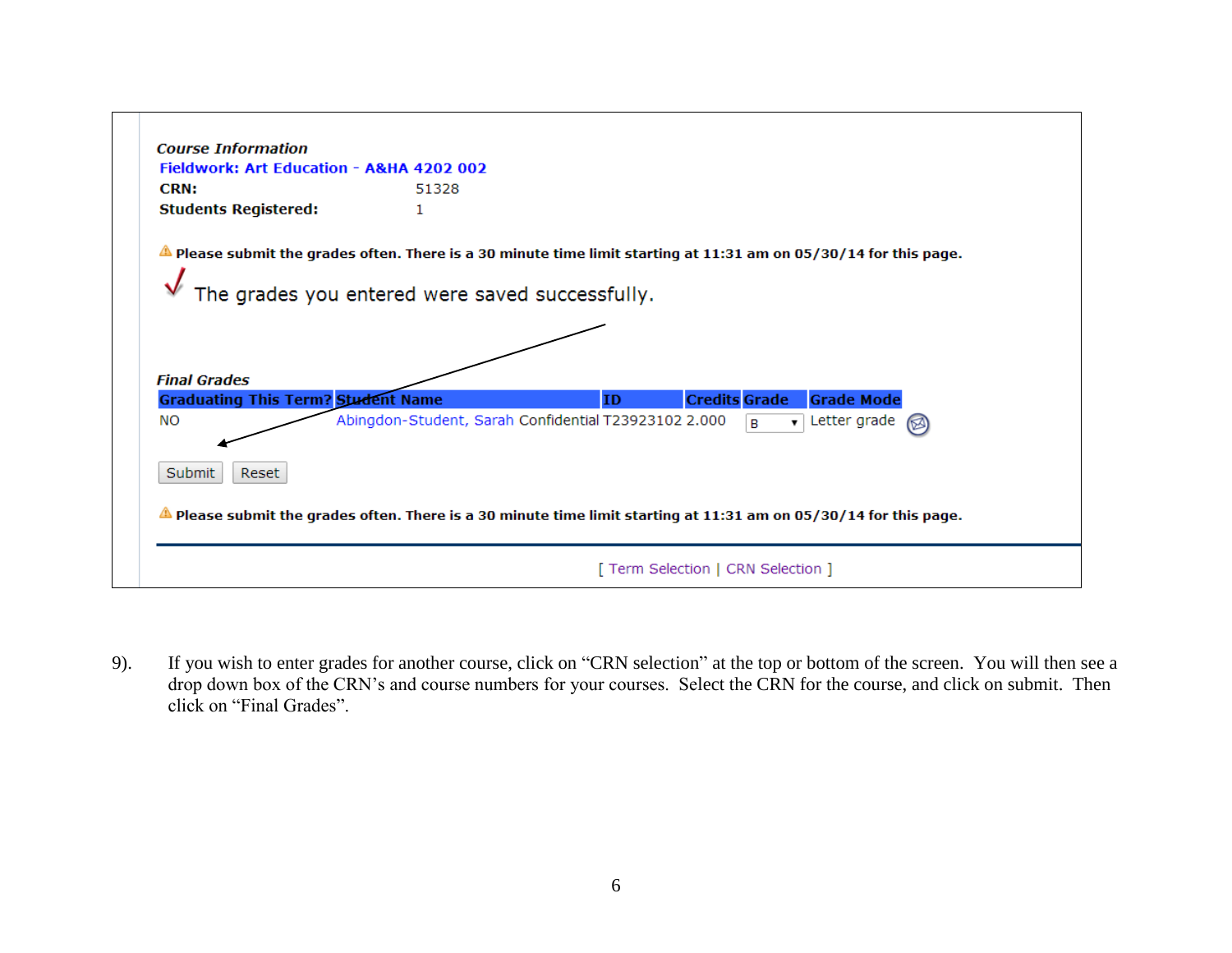a.

|                                     | <b>Graduating This Term? Student Name</b>                                                                                                                               | ID | <b>Credits Grade</b>         | <b>Grade Mode</b> |
|-------------------------------------|-------------------------------------------------------------------------------------------------------------------------------------------------------------------------|----|------------------------------|-------------------|
| <b>NO</b><br><b>Submit</b><br>Reset | Abingdon-Student, Sarah Confidential T23923102 2.000<br>Please submit the grades often. There is a 30 minute time limit starting at 11:31 am on 05/30/14 for this page. |    | $\mathbf{B}$<br>$\mathbf{v}$ | Letter grade      |

┑

b. After selecting the next course, repeat the process for grade entry as described above.